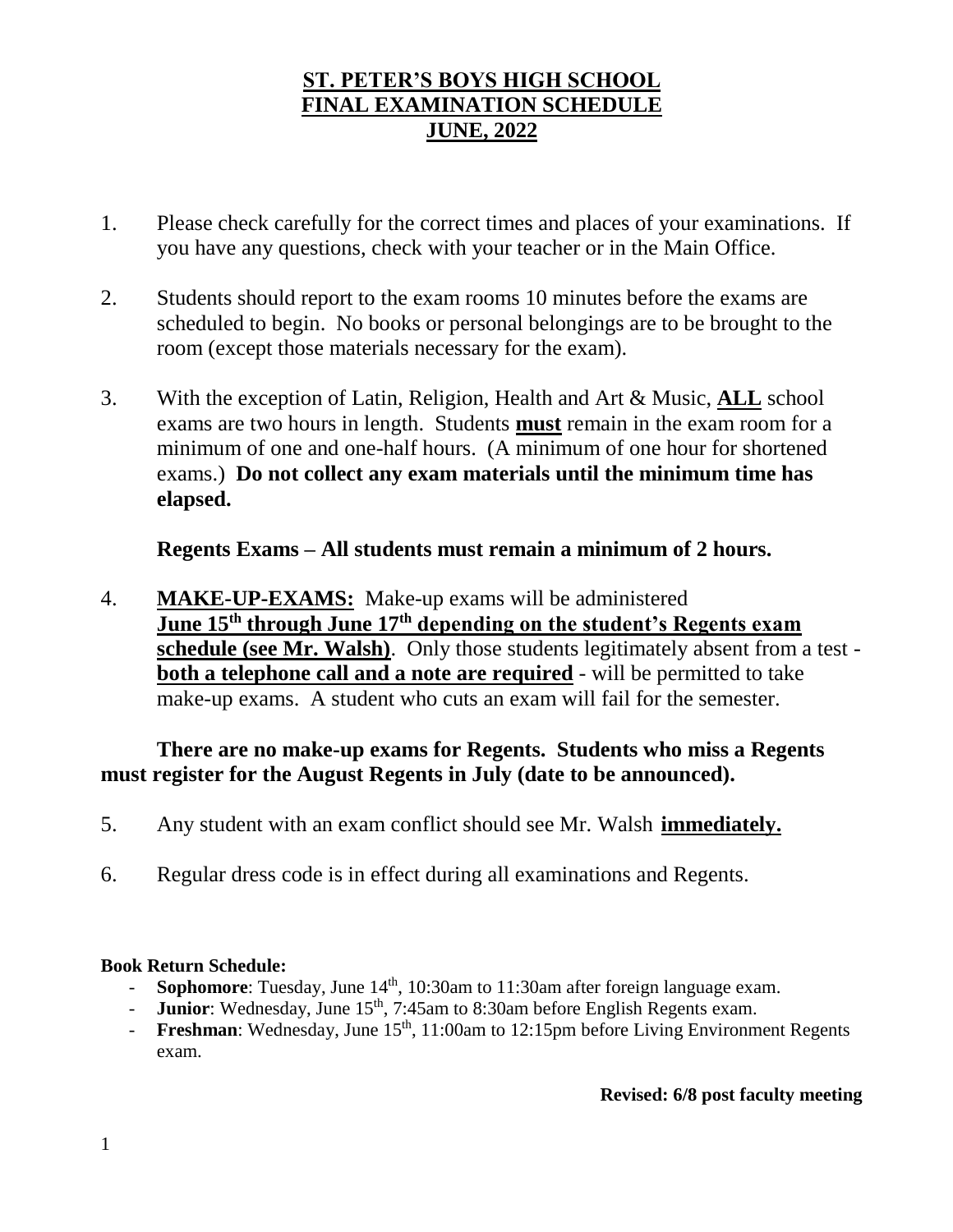# **Friday, June 10, 2022**

# **Finals**

## **Café Duty – 7:50 – 9:00 AM:** S. Johnson, D. Cocozello

#### **Proctor 9:00 AM Exam**:

| <b>Subject</b>   | Section        | <b>Room</b> | <b>Proctor</b>       | <b>Xchg</b> | <b>Subject</b> | <b>Section</b> | <b>Room</b> | <b>Proctor</b>     |
|------------------|----------------|-------------|----------------------|-------------|----------------|----------------|-------------|--------------------|
| GH9H (Cocozello) | 310/01         |             | $(201)$ J. Tierney   |             | AP US (Bello)  | 335/01         |             | $(208)$ S. Panfilo |
| GH9 (Mancuso)    | 311/01         |             | $(204)$ M. Barbarino |             | US H (Johnson) | 331/01         |             | $(205)$ M. DiSalvo |
| GH9 (Cocozello)  | 313/01         |             | $(301)$ L. Furey     |             | US H (Johnson) | 331/02         |             | $(308)$ R. Stanley |
| GH9 (Cocozello)  | 312/01         |             | $(304)$ R. Dieppa    |             | US H (Johnson) | 331/03         |             | $(305)$ C. McGee   |
|                  | N <sub>0</sub> | Exchange    |                      |             | M10 (DeSimone) | 422/01         |             | $(408)$ W. Harder  |

**Standby & Relief Proctors** S. Johnson, D. Cocozello, D. Bello, J. Mancuso J. DeSimone, J. Bonamo, F. Gilroy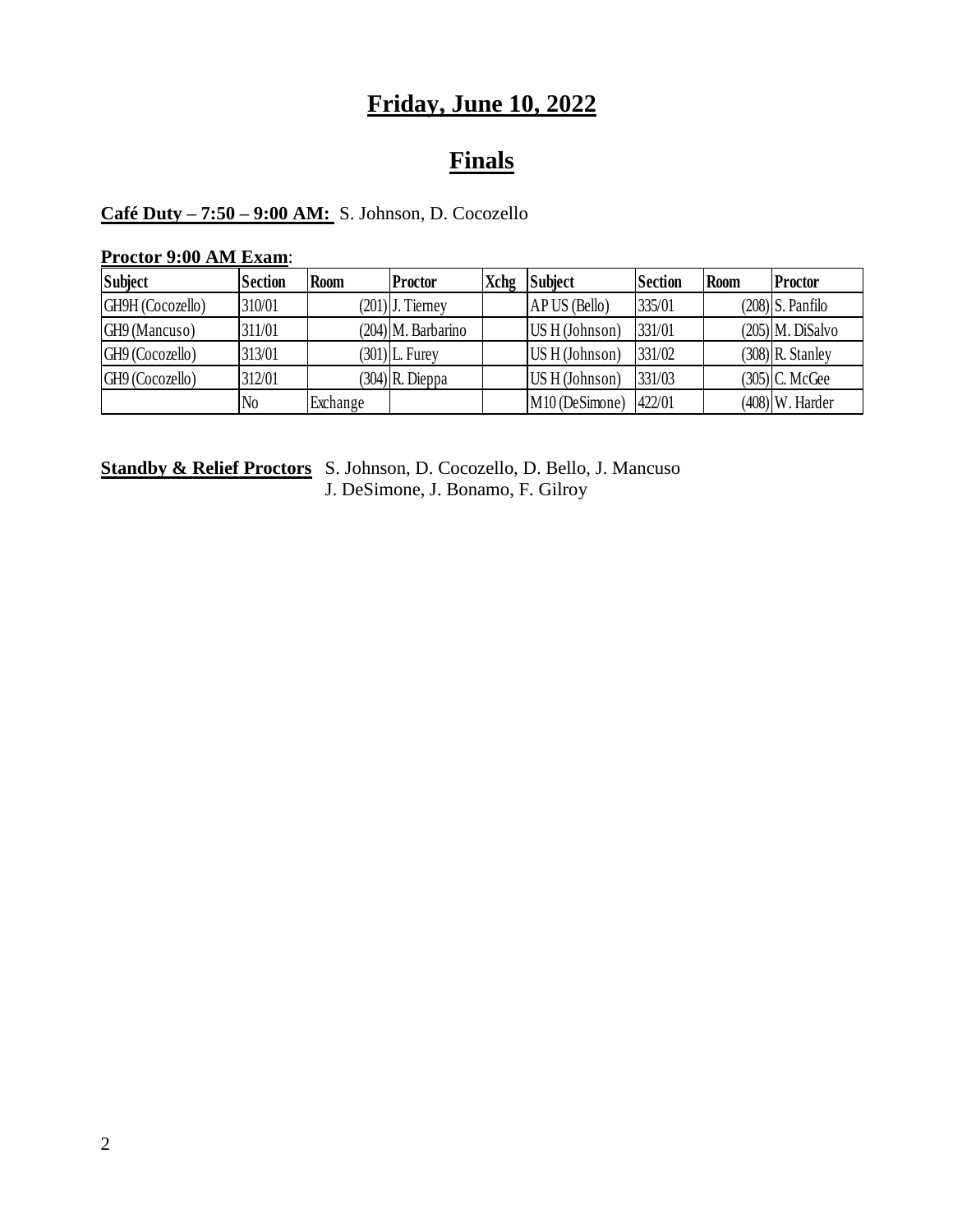# **Monday, June 13, 2022**

## **Café Duty – 7:50 – 9:00 AM:** S. Panfilo, M. DiSalvo

| <b>Subject</b> | <b>Section</b> | <b>Room</b> | <b>Proctor</b>        | Xchg Subject  | <b>Section</b> |                | Room Proctor         |
|----------------|----------------|-------------|-----------------------|---------------|----------------|----------------|----------------------|
| IA (Collins)   | 435/01         |             | $(201)$ M. Barbarino  | E9H (Panfilo) | 210/01         |                | $(208)$ F. Gilroy    |
| E9 (Forlano)   | 211/01         |             | $(204)$ ] J. DeSimone | E10 (Panfilo) | 221/01         |                | $(205)$ D. Cocozello |
| $E9$ (Panfilo) | 212/01         |             | $(301)$ R. Dieppa     | E10 (DiSalvo) | 221/02         |                | $(308)$ C. McGee     |
| $E9$ (Forlano) | 213/01         |             | $(304)$ S. Johnson    | E10 (DiSalvo) | 221/03         |                | $(305)$ R. Stanley   |
| E10H (DiSalvo) | 220/01         |             | (302) J. Bonamo       |               |                | N <sub>0</sub> | Exchange             |

#### **Proctor 9:00 AM Exam**:

**Standby & Relief Proctors**: J. Tierney, M. DiSalvo, D. Bello R. Colt, L. Furey, S. Panfilo

### **Café Duty. 10:30 – 11:30 AM** W. Harder, J. Mancuso

#### **Proctor 11:30 AM Exam:**

| <b>Subject</b>           | <b>Section</b> | <b>Room</b> | Proctor            | Xchg Subject               | <b>Section</b> | Room | Proctor              |
|--------------------------|----------------|-------------|--------------------|----------------------------|----------------|------|----------------------|
| R <sub>11</sub> (Cafaro) | 132/01         |             | $(201)$ J. Tierney | $R9$ (Mancuso)             | 112/01         |      | $(208)$ S. Panfilo   |
| R <sub>11</sub> (Cafaro) | 132/02         |             | $(204)$ R. Stanley | R9H (Colvin)               | 110/01         |      | $(205)$ M. DiSalvo   |
| R <sub>11</sub> (Harder) | 132/03         |             | $(301)$ L. Furey   | R <sub>10</sub> (Harder)   | 122/01         |      | $(308)$ F. Gilroy    |
| $R11H$ (Colvin)          | 130/01         |             | $(304)$ R. Deippa  | R <sub>10</sub> (Harder)   | 122/02         |      | $(305)$ J. DeSimone  |
| R9 (Harder)              | 11/01          |             | $(404)$ D. Bello   | R <sub>10</sub> (Harder)   | 122/03         |      | $(405)$ M. Barbarino |
| $R9$ (Mancuso)           | 13/01          |             | $(401)$ S. Johnson | R <sub>10</sub> H (Colvin) | 120/01         |      | $(408)$ R. Colt      |

**Standby & Relief Proctors**: B. Harder, J. Mancuso, J. Bonamo, C. McGee, D. Cocozello, R. Colvin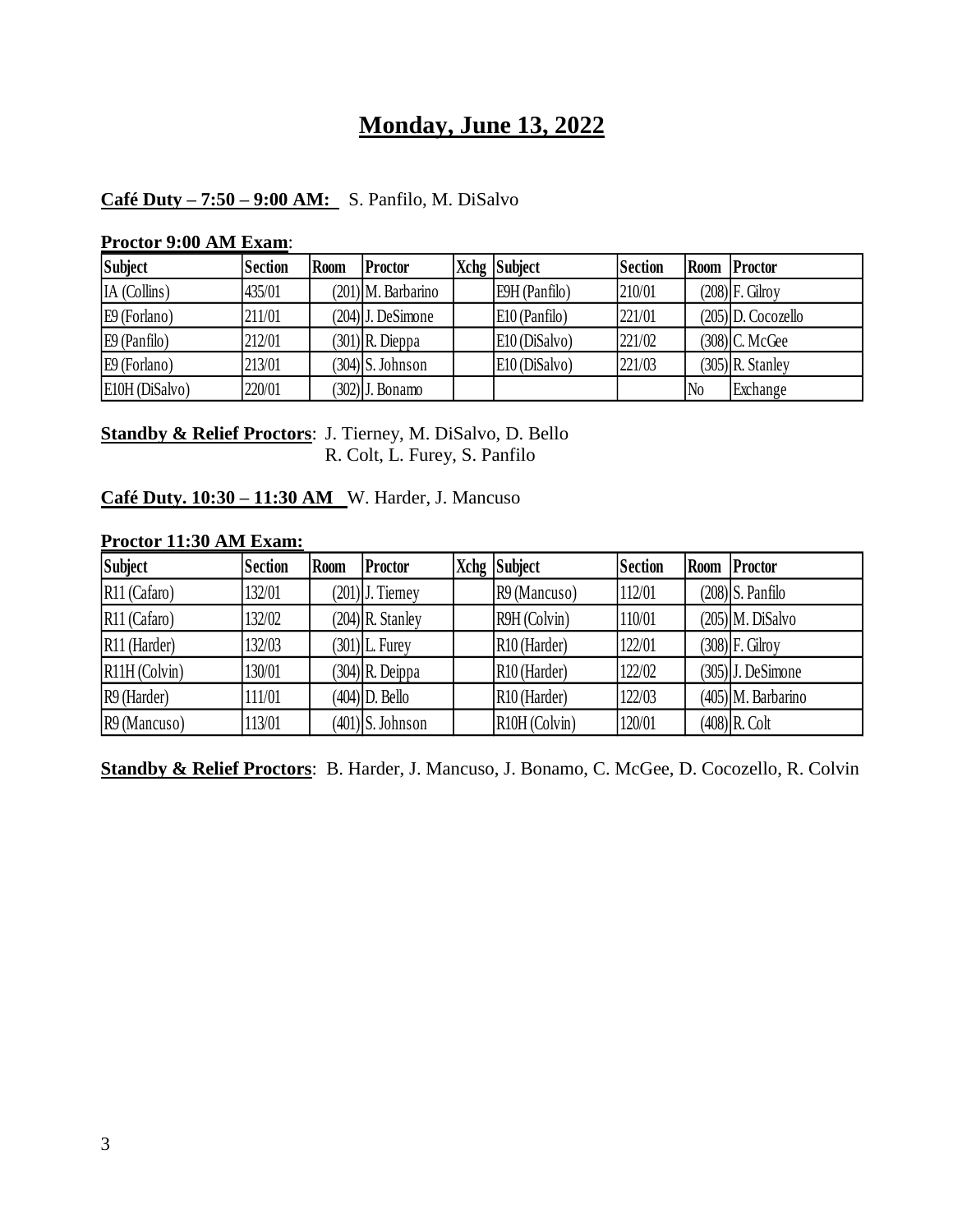# **Tuesday, June 14, 2022**

## **Café Duty – 7:50 – 9:00 AM:** L. Furey, R. Dieppa, R. Stanley

#### **Proctor 9:00 AM Exam**:

| <b>Subject</b>  | <b>Section</b> | Room | <b>Proctor</b>       | Xchg Subject | Section | <b>Room</b> | Proctor             |
|-----------------|----------------|------|----------------------|--------------|---------|-------------|---------------------|
| $SP2$ (Furey)   | 650/01         |      | $(201)$ ]. Tierney   | SP1(Furey)   | 610/01  |             | $(208)$ F. Cafaro   |
| $SP2$ (Dieppa)  | 651/01         |      | $(204)$ R. Colvin    | SP1(Dieppa)  | 611/01  |             | $(205)$ M. DiSalvo  |
| SP2 (Dieppa)    | 652/01         |      | $(301)$ D. Bello     | SP1(Dieppa)  | 612/01  |             | $(308)$ B. Collins  |
| $IT2$ (Stanley) | 631/01         |      | $(304)$ M. Barbarino | IT1(Stanley) | 621/01  |             | $(305)$ ]. DeSimone |
| $SP2$ (Furey)   | 652/02         |      | $(401)$ S. Johnson   | IT1(Stanley) | 622/01  |             | $(408)$ W. Harder   |

**Standby & Relief Proctors**: L. Furey, R. Dieppa, R. Stanley, DeVito

## **Sophomore Book Return/Cafe: 10:30 – 11:30AM**: J. Mancuso, J. Bonamo, F. Gilroy

#### **Proctor -11:30 AM Exam:**

| <b>Subject</b>      | <b>Section</b> | Room        | Proctor          | Xchg Subject | Section | Room | Proctor    |
|---------------------|----------------|-------------|------------------|--------------|---------|------|------------|
| ES (Colt)           | 751/01         |             | $201$ C. McGee   | LAT1(Bonamo) | 208     |      | S. Panfilo |
| ES (Colt)           | 751/02         |             | 204 D. Cocozello |              |         |      |            |
|                     |                |             |                  |              |         |      |            |
| <b>ES</b> Practical |                | <b>CHEM</b> | Colt             |              |         |      |            |

**Relief**: J. Mancuso, J. Bonamo, F. Gilroy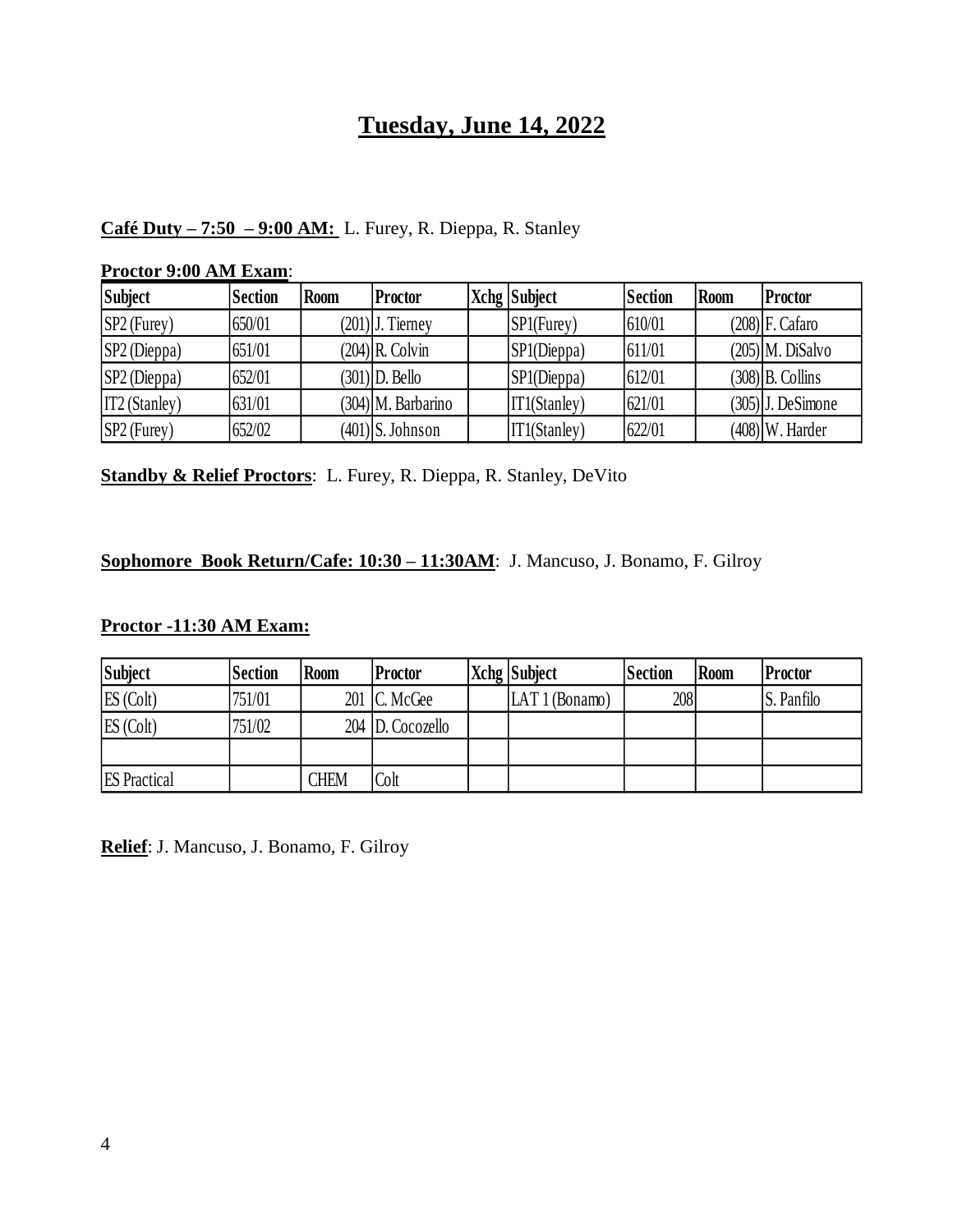# **Wednesday, June 15, 2022 Regents Exam**

**Junior Book Return/Cafe: 7:45am to 8:30am**: J. Bonamo, M. DiSalvo, S. Panfilo, J. Tierney

#### **Proctor 8:30 AM Regents:**

| <b>Subject</b>           | <b>Section</b> | <b>Room</b> | Proctor            | <b>Split</b>  | <b>Room</b> | <b>Proctor</b>    |
|--------------------------|----------------|-------------|--------------------|---------------|-------------|-------------------|
| $AP$ English - (DiSalvo) | 710/01         |             | $(201)$  Pastore   |               |             | $(208)$ Pare      |
| English 11 (Bonamo)      | 231/01         |             | $(204)$ R. Colvin  |               |             | $(205)$ F. Cafaro |
| English 11 (Panfilo)     | 231/02         |             | $(301)$ ]. Mancuso | $\rightarrow$ |             | $(308)$ W. Harder |
| English 11 (Panfilo)     | 231/03         |             | $(304)$ DeSimone   | $\rightarrow$ |             | $(305)$ F. Gilroy |

**Standby & Relief Proctors**: J. Bonamo, M. DiSalvo, S. Panfilo, J. Tierney

#### **Freshman Book Return/Cafe: 11:00am to 12:15pm:** - R. Colt, M. Barbarino, C. McGee

#### **Proctor 12:30 PM Regents**

| <b>Subject</b>     | <b>Section</b> | <b>Room</b> | <b>Proctor</b>     | <b>Split</b> | <b>Room</b> | Proctor               |
|--------------------|----------------|-------------|--------------------|--------------|-------------|-----------------------|
| Liv Env $H$ (Colt) | 710/01         |             | $(201)$ S. Johnson |              |             | $(208)$ D. Bello      |
| Liv Env $(Colt)$   | 711/01         |             | (204) D. Cocozello |              |             | $(205)$ B. Collins    |
| Liv Env $(Colt)$   | 713/01         |             | $(301)$ L. Furey   |              |             | $(308)$ R. Stanley    |
| Liv Env (McGee)    | 714/01         |             | $(304)$ R. Dieppa  |              |             | $(305)$ ] J. DeSimone |

**Standby & Relief Proctors**: R. Colt, M. Barbarino, C. McGee, Furey

**Grading:** PM- English Department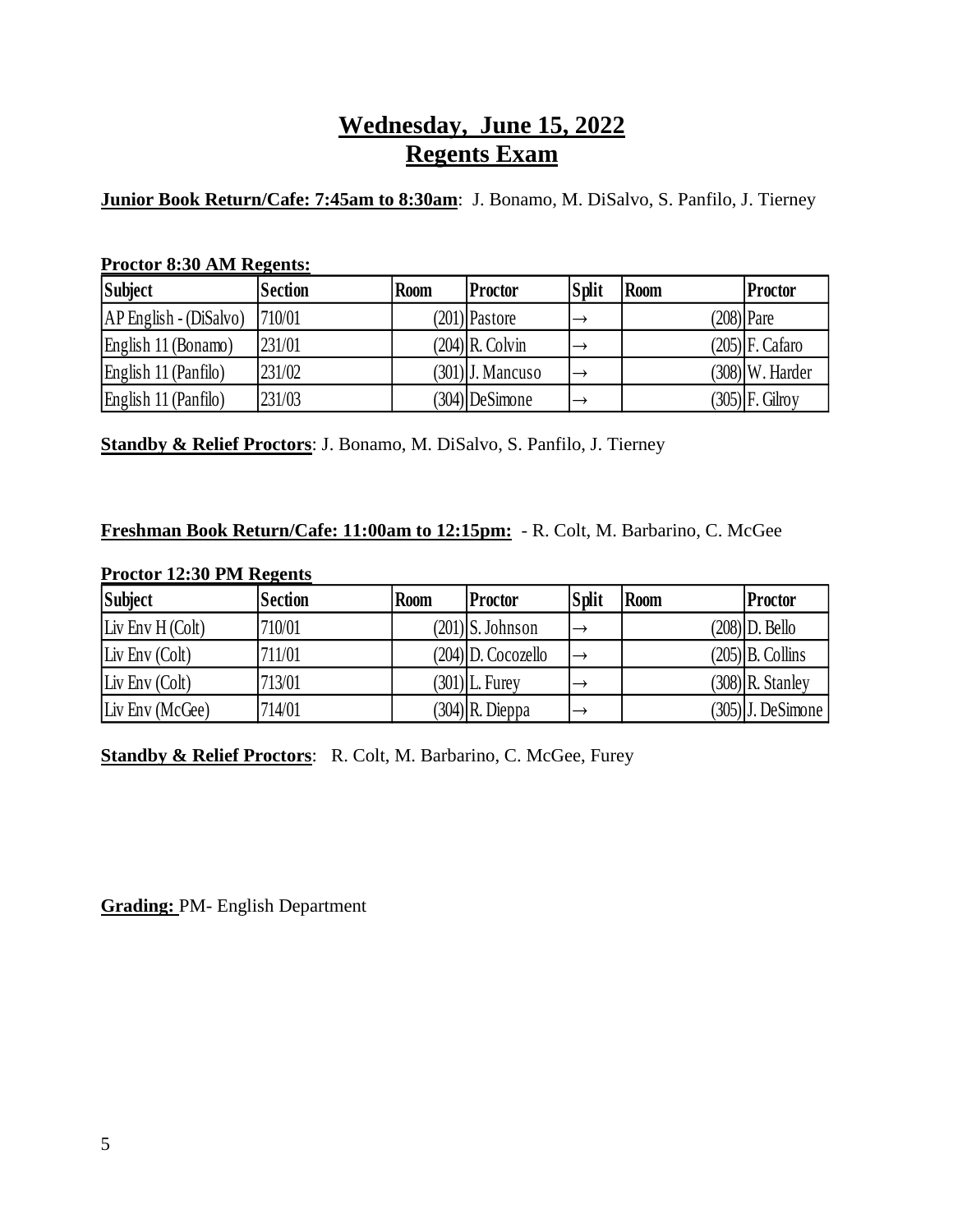# **Thursday, June 16, 2022 Regents Exam**

# **Café Duty: 7:00 AM – 8:30 AM:** J. DeSimone, F. Gilroy, J. Tierney

#### **Proctor 8:30 AM Regents**

| <b>Subject</b>   | <b>Section</b> | <b>Room</b> | Proctor            | <b>Split</b>  | <b>Room</b> | <b>Proctor</b>     |
|------------------|----------------|-------------|--------------------|---------------|-------------|--------------------|
| M9H(DeSimone)    | 410/01         |             | $(201)$ Pastore    |               |             | $(208)$ De Vito    |
| M9(DeSimone)     | 411/01         |             | $(204)$ Bonamo     |               |             | $(205)$  Cocozello |
| M9(DeCristoforo) | 412/01         |             | $(301)$ S. Johnson | $\rightarrow$ |             | $(308)$ M. DiSalvo |
| M9(DeSimone)     | 413/01         |             | (304) D. Bello     |               |             | $(305)$ S. Panfilo |

**Standby & Relief Proctors:** J. DeSimone, F. Gilroy, J. Tierney

## **Café Duty: 11:30 AM – 12:30 PM:** R. Colt, M. Barbarino, C. McGee

### **Proctor 12:30 PM Regents:**

| Subject         | <b>Section</b> | <b>Room</b> | Proctor            | <b>Split</b> | <b>Room</b> | Proctor            |
|-----------------|----------------|-------------|--------------------|--------------|-------------|--------------------|
| CHMH(Barbarino) | 730/01         |             | $(201)$ W. Harder  |              |             | $(208)$ R. Stanley |
| CHEM(Barbarino) | 731/01         |             | $(204)$ B. Collins |              |             | $(205)$ R. Dieppa  |
| CHEM(Barbarino) | 731/02         |             | (301) J. Mancuso   |              |             | $(308)$ G. Pare    |

**Standby & Relief Proctors:** R. Colt, M. Barbarino, C. McGee

### **Grading:** AM - Science Department PM- English Department, Math Department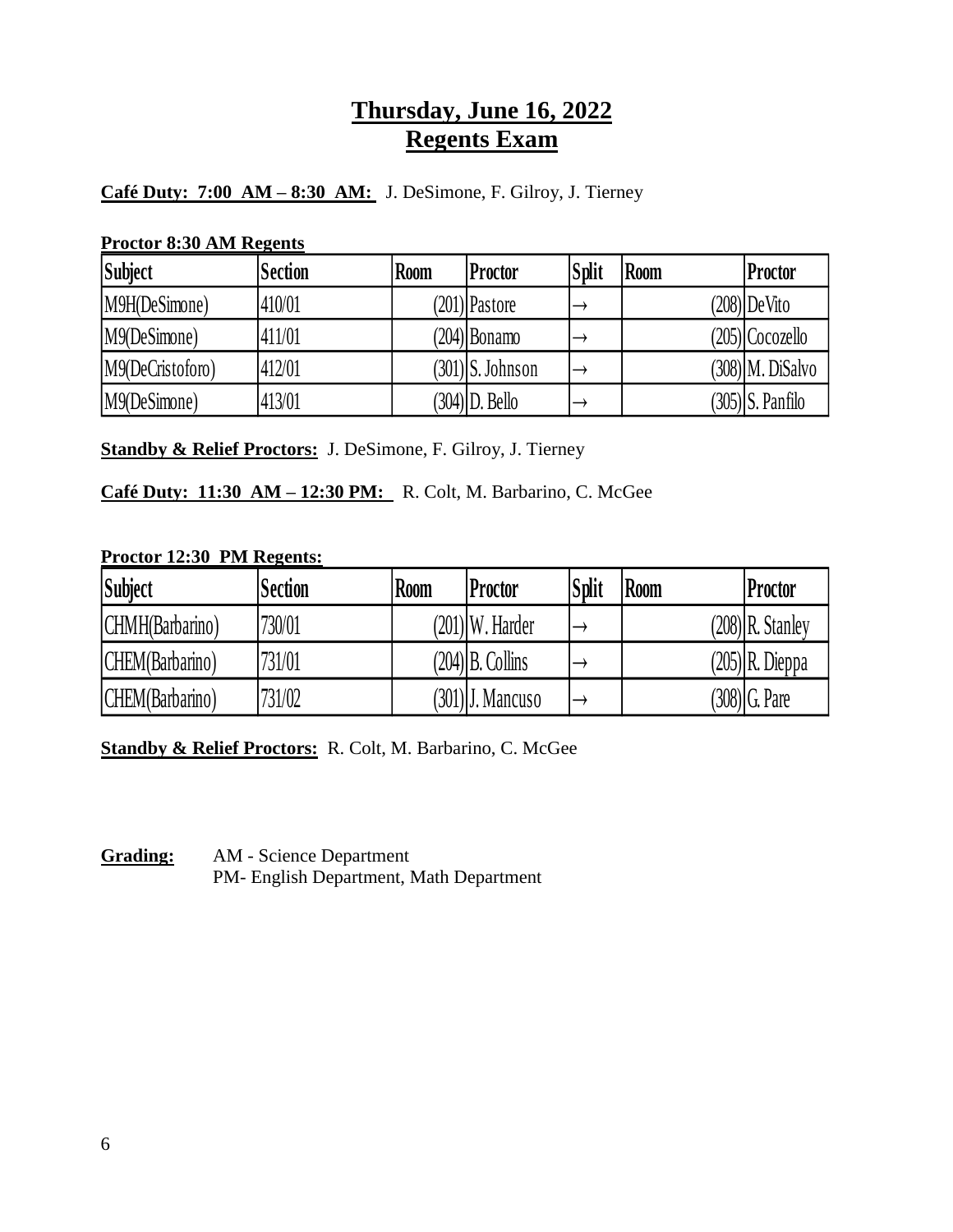# **Friday, June 17, 2022 Regents Exams**

# **Café Duty 7:50 – 8:30 AM**: D. Bello, D. Cocozello, S. Johnson

#### **Proctor 8:30am-11:30am Regents Exams**

| <b>Subject</b>  | Section | <b>Room</b> | Proctor             | <b>Split</b> | <b>Room</b> | <b>Proctor</b>     |
|-----------------|---------|-------------|---------------------|--------------|-------------|--------------------|
| G10H(Cocozello) | 320/01  |             | $(201)$ ]. Bonamo   |              |             | $(208)$ S. Panfilo |
| G10(Johnson)    | 321/01  |             | $(204)$ J. DeSimone |              |             | $(205)$ F. Gilroy  |
| G10(Bello)      | 321/02  |             | $(301)$ R. Dieppa   |              |             | $(308)$ R. Stanley |
| G10(Cocozello)  | 321/03  |             | (304) J. Mancuso    |              |             | $(305)$ M. DiSalvo |

**Standby & Relief Proctors** D. Bello, D. Cocozello, S. Johnson, J. Tierney

### **Café Duty: 11:30 A.M. – 12:30 P.M.** – R. Colt, M. Barbarino, C. McGee

#### **Proctor 12:30 PM Regents -**

| Subject     | 'ection                                     | <b>Room</b> | <b>Proctor</b> | <b>Split</b> | <b>Koom</b> | Proctor |
|-------------|---------------------------------------------|-------------|----------------|--------------|-------------|---------|
| ES<br>Colt) | 751/02<br>$\cdot$ /0.1<br>$X_{\mathcal{T}}$ | (202)       | ιv<br>larder   |              |             |         |

**Relief/Grading:** R. Colt, M. Barbarino, C. McGee

**Grading**: AM - Science Department PM- Science Department, English Department, Math Department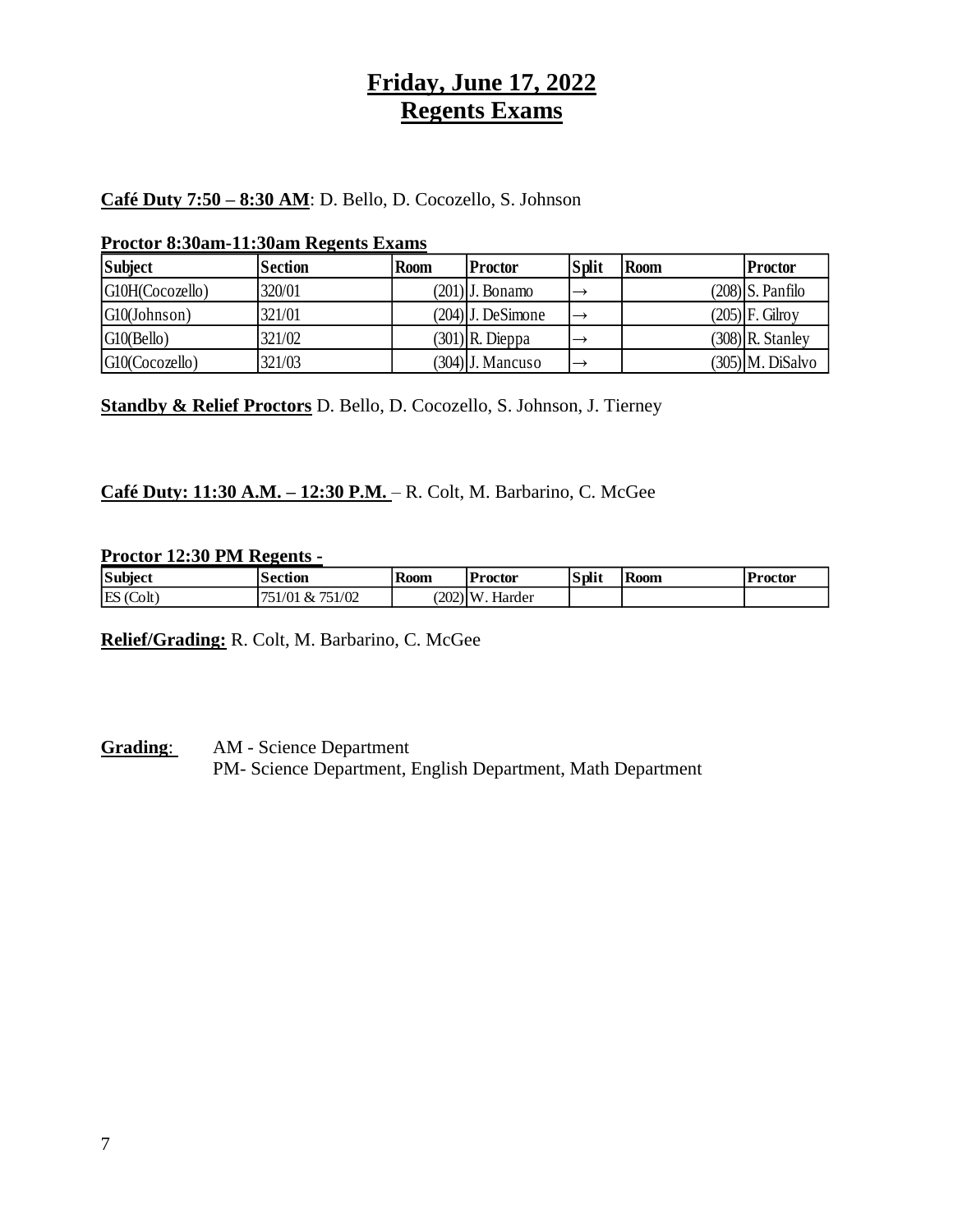# **Tuesday, June 21, 2022**

## **Café Duty 7:50 - 8:30 AM**: - J. DeSimone, J. Tierney

| THUCHUI 0.30 AIVI, REECHIS |                |             |                   |              |             |                    |
|----------------------------|----------------|-------------|-------------------|--------------|-------------|--------------------|
| <b>Subject</b>             | <b>Section</b> | <b>Room</b> | Proctor           | <b>Split</b> | <b>Room</b> | <b>Proctor</b>     |
| M10H(Tierney)              | 425/01         |             | (201) M. DiSalvo  |              |             | $(208)$ S. Panfilo |
| M10(Tierney)               | 421/01         |             | $(204)$ F. Gilrov |              |             | $(205)$ W. Harder  |
| M10(DeSimone)              | 421/02         |             | $(301)$ L. Furey  |              |             | $(308)$ R. Dieppa  |

**Proctor 8:30 AM: Regents**

**Standby & Relief Proctors**: J. DeSimone, J. Tierney, J.Bonamo

**Grading**: PM- English Department, Math Department All Day: History Department, Science Department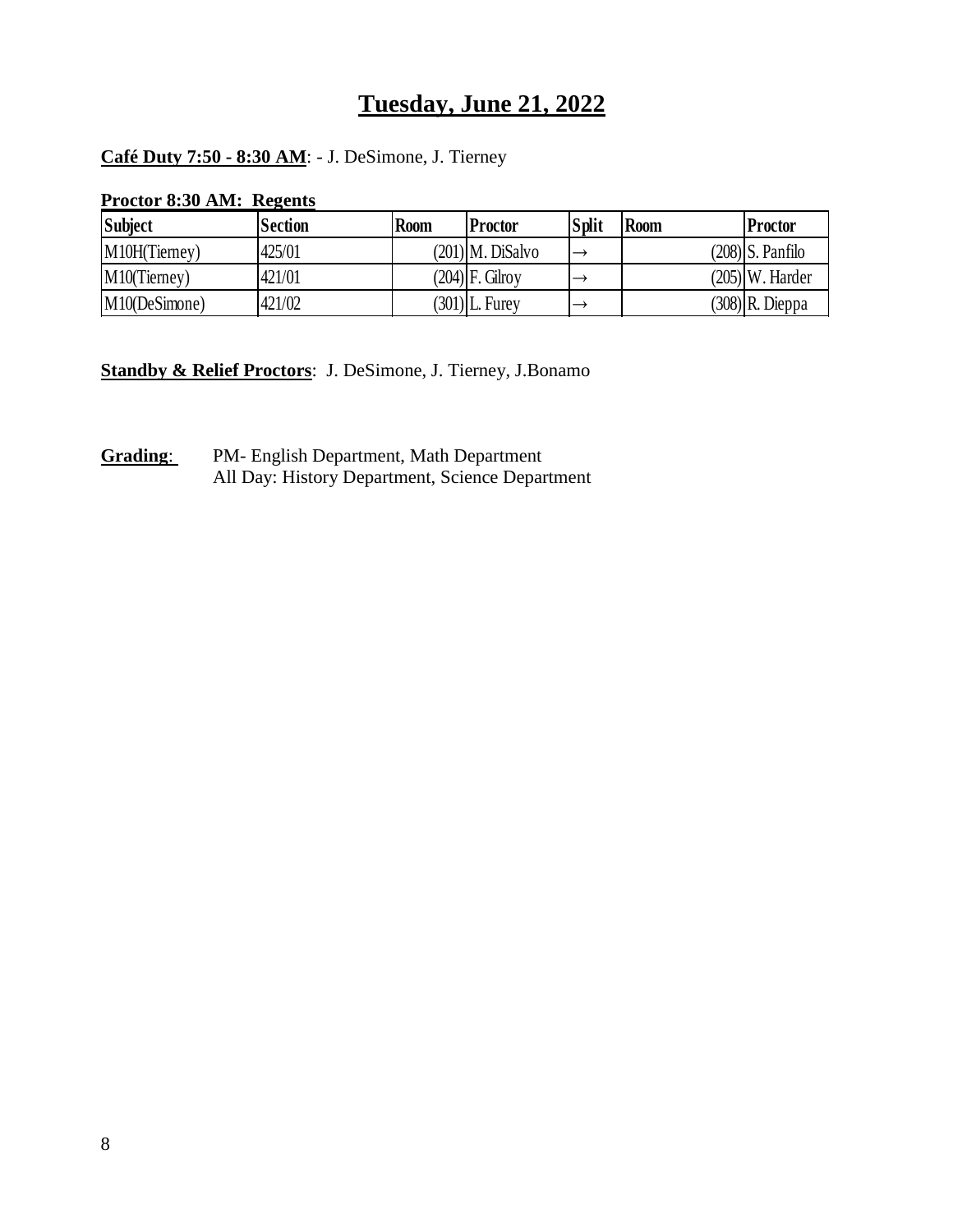# **Wednesday, June 22, 2022**

### **Café Duty – 7:30-8:30 AM:** J. DeSimone, J. Tierney

#### **Proctor 8:30 AM: Regents**

| <b>Subject</b>  | <b>Section</b> | <b>Room</b> | <b>Proctor</b>     | <b>Split</b> | Room | Proctor              |
|-----------------|----------------|-------------|--------------------|--------------|------|----------------------|
| M11H(Tierney)   | 430/01         |             | $(201)$ W. Jarder  |              |      | $(208)$ W. Harder    |
| $M11$ (Tierney) | 431/01         |             | (204) F. Gilrov    |              |      | $(205)$ D. Bello     |
| $M11$ (Tierney) | 431/02         |             | $(301)$ S. Johnson |              |      | $(308)$ D. Cocozello |

## **Standby & Relief Proctors**: J. DeSimone, J. Tierney

## **Café Duty 11:30 AM- 12:30 PM**: J. Mancuso

### **Proctor 12:30 PM - Regents**

| <b>Subject</b> | <b>Section</b> | <b>Room</b> | <b>Proctor</b>  | Split | <b>Room</b> | <b>Proctor</b> |
|----------------|----------------|-------------|-----------------|-------|-------------|----------------|
| Spanish        | Furey          |             | $(301)$ Furey   |       |             |                |
| Italian        | <b>Stanley</b> |             | $(302)$ Stanley |       |             |                |

#### **Standby & Relief Proctors**: R. Dieppa

**Grading**: PM- History Department, Math Department All Day: English Department, Science Department